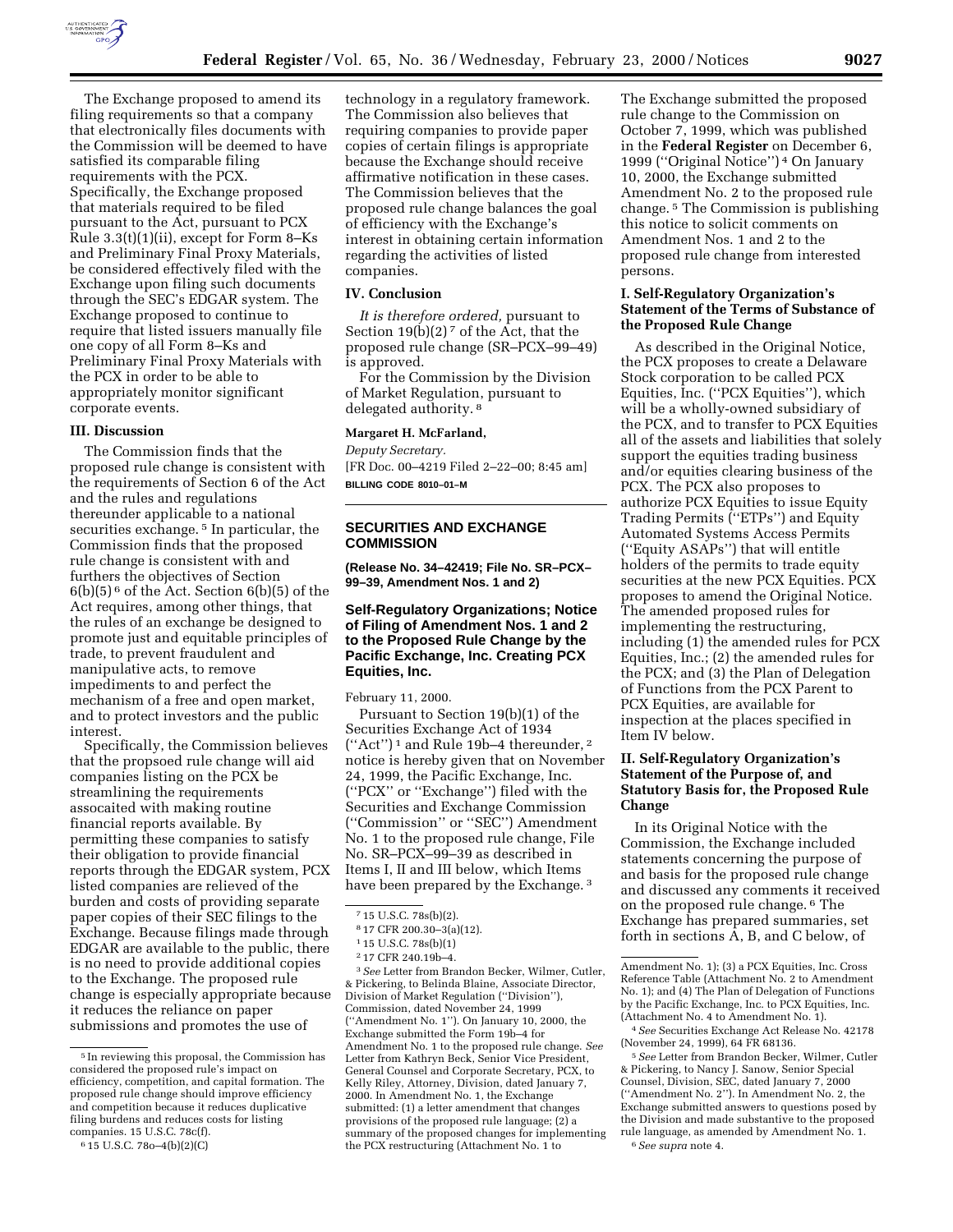the most significant aspects of Amendment Nos. 1 and 2 to the proposed rule change.

# *A. Self-Regulatory Organization's Statement of the Purpose of, and Statutory Basis for, the Proposed Rule Change*

## 1. Purpose

*Summary of Proposed Rule Changes for Implementing the PCX Restructuring.* The following summarizes the proposed PCX Equities rules as well as the proposed changes to the PCX Constitution and rules related to the restructuring of PCX. Part 1 contains a description of those rules proposed by PCX Equities to regulate the business conduct and practices of its ETP Holders, ETP Firms, Equity ASAP Holders, and associated persons. Detailed descriptions of those rules that reflect a significant departure from the pre-existing PCX Rules are provided. In addition, for proposed rules that are closely patterned after existing PCX rules, the Exchange indicates which PCX rule was the model and notes that only minor conforming word changes were made. Similarly, Part 2 provides a summary of changes to the PCX Constitution and Rules. The complete text of the proposed rules for PCX Equities and the changes to the PCX Constitution and Rules are available for inspection at the places specified in Item IV below.

a. *PCX Equities, Inc.* Following the restructuring, PCX Equities will adopt, subject to certain revisions, the applicable trading rules and standards of the PCX as they relate to the current equity trading business. Proposed Rules 1 through 3, which relate to qualifications for ETPs, Equity ASAPs and corporate governance, and Rule 10, which relates to disciplinary procedures, reflect significant departures from existing PCX Rules. The remaining rules are substantially similar to the current rules, unless noted otherwise. A discussion of the proposed PCX Equities rules follows.

### Rule 1—Definitions

Proposed Rule 1 defines certain terms and references (*e.g.,* ETP Holder) used throughout the rules, and is intended to ensure uniformity in the use of such terms. In conjunction with the restructuring and the issuance of the equity trading permits, the PCX has developed the following new terms and incorporated them into Proposed Rule 1:

*Proposed Rule 1.1(f)*—The term ''Corporation'' shall mean PCX Equities, Inc., as described in the Corporation's

Certificate of Incorporation and the PCX Equities Bylaws.

*Proposed Rule 1.1(i)*—The term ''Equity ASAP'' shall refer to a permit issued by the Corporation for effecting approved securities transactions principally over an electronic or automated system access program such as P/COAST, or any other electronic or automated trading system approved by the Corporation. Except as contemplated by proposed Rule 2.16(a)(3), an Equity ASAP does not confer trading privileges on any other trading facility of the Corporation, including but not limited to the trading floor, and therefore does not confer an Equity ASAP Holder with rights to employ or utilize trading floor specialists or floor brokers.7

*Proposed Rule 1.1(j)*—The term ''Equity ASAP Holder'' shall refer to a sole proprietor, partnership, corporation, limited liability company or other organization, in good standing, that has been issued an Equity ASAP or an allied person of such an organization.8 An Equity ASAP Holder shall agree to be bound by the Certificate of Incorporation, Bylaws and Rules of the Corporation, and by all applicable rules and regulations of the SEC. An Equity ASAP Holder shall not have ownership or distribution rights in the Corporation. An Equity ASAP Holder will have limited voting rights to nominate two members to the Corporation's Board of Directors and one member to the Board of Governors of the PCX Parent. An Equity ASAP Holder will have status as a ''member'' of the PCX Parent as that term is defined in Section 3 of the Act.9

*Proposed Rule 1.1(k)*—The term "ETP" shall refer to an Equity Trading Permit issued by the Corporation for effecting approved securities transactions on the Corporation's trading facilities. An ETP may be issued to a sole proprietor, partnership, corporation, limited liability company or other organization, which is a registered broker or dealer pursuant to Section 15 of the Act,<sup>10</sup> and which has been approved by the Corporation.<sup>11</sup>

*Proposed Rule 1.1(l)*—The term ''ETP Holder'' shall refer to a natural person, in good standing, who has been issued an ETP, or has been named as a Nominee by an ETP Firm. An ETP Holder must be a registered broker or dealer pursuant to Section 15 of the

Act,<sup>12</sup> or a nominee or an associated person of a registered broker or dealer who has been approved by the Corporation to conduct business on the Corporation's trading facilities.13 An ETP Holder shall agree to be bound by the Certificate of Incorporation, Bylaws and Rules of the Corporation, and by all applicable rules and regulations of the SEC. An ETP Holder shall not have ownership or distribution rights in the Corporation. An ETP Holder will have limited voting rights to nominate two members to the Corporation's Board of Directors and one member to the Board of Governors of the PCX Parent. An ETP Holder will have status as a ''member'' of the PCX Parent as that term is defined in Section 3 of the Act.14

*Proposed Rule 1.1(m)*—The term ''ETP Firm'' shall refer to a sole proprietorship, partnership, corporation, limited liability company or other organization in good standing who holds an ETP or upon whom an individual ETP Holder has conferred trading privileges on the Corporation's trading facilities pursuant to and in compliance with these Rules. An ETP Firm must be a registered broker or dealer pursuant to Section 15 of the Act. 15 An ETP Firm shall agree to be bound by the Certificate of Incorporation, Bylaws and Rules of the Corporation and by all applicable rules and regulations of the SEC. An ETP Firm shall not have ownership or distribution rights in the Corporation. An ETP Firm will have limited voting rights to nominate two members to the Corporation's Board of Directors and one member to the Board of Governors of the PCX Parent. An ETP Firm will have status as a ''member'' of the PCX Parent as that term is defined in Section 3 of the Act.16

*Proposed Rule 1.1(n)*—The term ''Nominee'' shall mean an individual who is authorized by an ETP Firm, in accordance with proposed Rule 2.4, to conduct business on the Corporation's trading facilities and to represent such ETP Firm in all matters relating to the Corporation. As long as a nominee remains effective, the nominee will have status as a ''member'' of the PCX Parent as that term is defined in Section 3 of the Act. 17 A nominee shall agree to be bound by the Certificate of Incorporation, Bylaws and Rules of the

15 15 U.S.C. 78o. 16 *Id.*

<sup>7</sup>*See* Amendment No. 2, which clarifies the circumstances when Equity ASAPs may utilize floor traders to execute orders on the trading floor.

<sup>8</sup>*See* Amendment No. 2.

<sup>9</sup> 15 U.S.C. 78c(3)(A).

<sup>10</sup> 15 U.S.C. 78o.

<sup>11</sup>*See* Amendment No. 2.

<sup>12</sup> 15 U.S.C. 78o.

<sup>13</sup> *Id.*

<sup>14</sup> 15 U.S.C. 78c(3)(A).

<sup>17</sup> *Id.*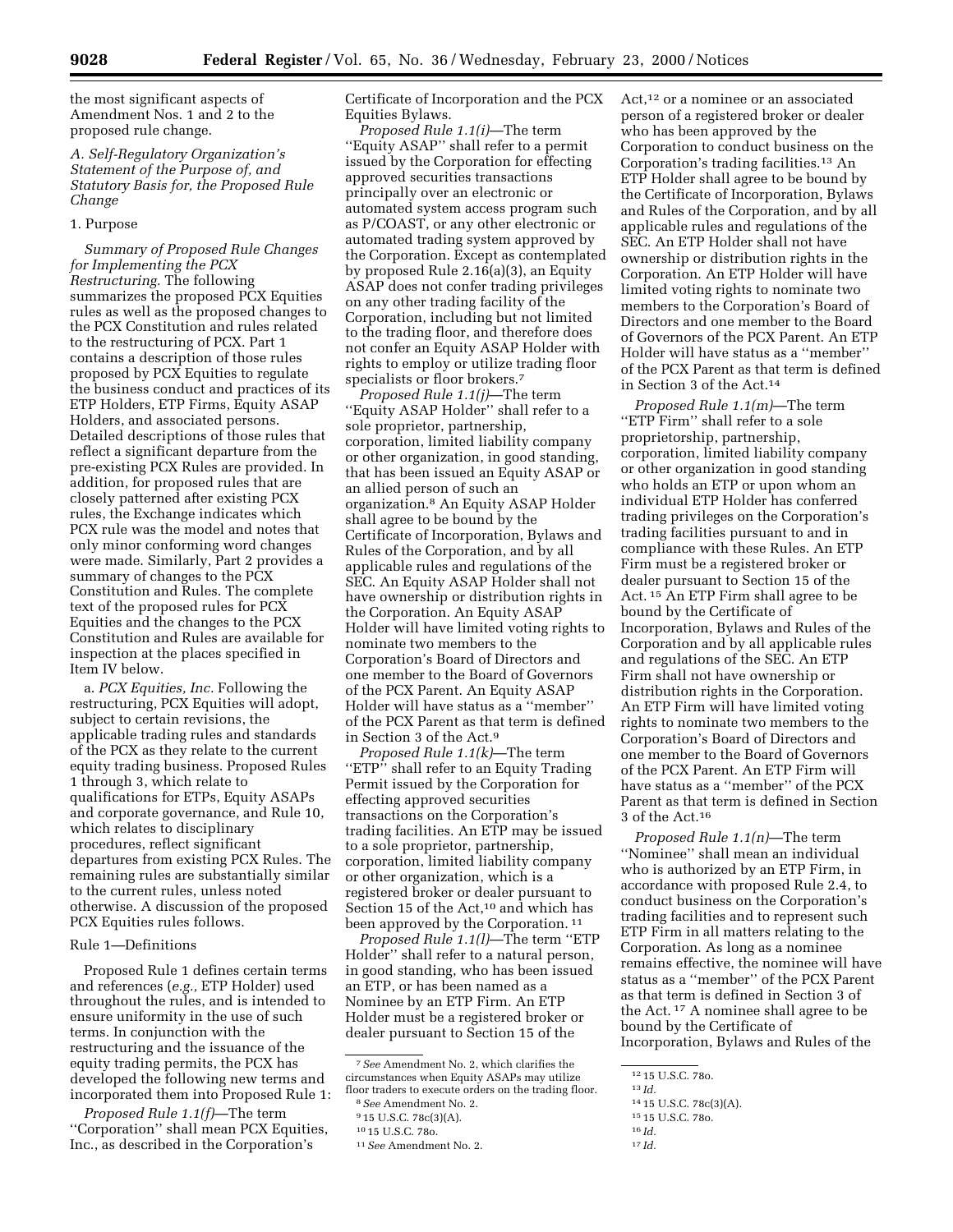Corporation, and by all applicable rules and regulations of the SEC.

*Proposed Rule 1.1(q)*—The term ''PCX Parent'' shall refer to the Pacific Exchange, Inc., a Delaware corporation and national securities exchange as that term is defined by Section 6 of the Act.18 The PCX Parent is the sole shareholder of the Corporation.

*Proposed Rule 1.1(s)*—The terms ''self-regulatory organization'' or ''SRO'' shall have the same meaning as set forth in the provisions of the Act relating to national securities exchanges.

*Proposed Rule 1.1(t)*—The term ''Trading Facilities'' shall refer to the

Corporation's Los Angeles and San Francisco trading floors, office space provided by the Corporation to ETP Holders and ETP Firms in connection with their floor trading activities, and any an all electronic or automatic systems access programs provided by the Corporation to ETP Holders, ETP Firms and Equity ASAP Holders.

As noted above, ETP Holders and Equity ASAP Holders will not have ownership or distribution rights in PCX Equities. However, ETP Holders and Equity ASAP Holders will have limited voting rights and may nominate, in accordance with the procedures set

forth in proposed Rule 3.2(b)(2)(C), two members to the PCX Equities Board and one member to the PCX Board of Governors. Unlike current PCX Rule 1.14 governing ASAP members, Equity ASAP Holders will have these limited voting rights.

In addition to the new terminology described above, PCX proposes to include in Proposed rule 1 the current PCX definitions for the terms set forth in the chart below. Subject to minor word changes reflecting the restructuring, the proposed rules in the chart below are substantially the same as the corresponding PCX rules.

| Proposed new rule                              | <b>Current PCX</b>                                         | rule |
|------------------------------------------------|------------------------------------------------------------|------|
|                                                | Rule 1.1(a)<br>Rule 1.1(b)<br>Rule 1.1(c)<br>Rule 1.1(d)   |      |
|                                                | Rule 1.1(e)<br>Rule 1.1(f)<br>Rule $1.1(a)$<br>Rule 1.1(m) |      |
| Rule $1.1(p)$ —Parent<br>Rule $1.1(r)$ —Person | Rule 1.1(n)<br>Rule 1.1(o)<br>Rule 1.1(p)                  |      |

Rule 2—Equity Trading Permits and Equity ASAPs

Proposed Rule 2 describes the application process, the qualification requirements and other requirements for holding an ETP on an Equity ASAP and is similar to the requirements and procedures now described in PCX Rule 1 and certain sections of the PCX Constitution. However, as the Exchange describes below, certain substantive changes have been made to reflect the characteristics of the new ETPs and Equity ASAPs. These substantive changes include the following:

*Proposed Rule 2.2*—In accordance with proposed Rule 2.2, an ETP may be issued to an individual, partnership, corporation, limited liability company or other organization that is a registered broker-dealer. As discussed under the rule 1 section, an ETP will authorized its holder to trade equity securities on any facility of PCX Equities, including the trading floors, P/COAST or OptiMark, as a registered or competing specialist, floor broker, or order flow firm. An ETP will not confer any rights to trade on the options facilities. Any

ETP Holder that wishes to trade options must be approved for an obtain a PCX membership pursuant to PCX's standard application procedures.

*Proposed Rule 2.3*—In order to be consistent with the approach taken with respect to seat ownership, under proposed Rule 2.3(a), all firms that directly own ETPs are required to designate a natural person to hold their ETPs (*i.e.,* the ''Nominee'' or the ''ETP Holder''). Accordingly, whenever an ETP confers the right to vote (*e.g.,* election of the Nominating Committee, as discussed below), it is the ETP Holder, rather than the ETP Firm, which casts the vote. However, pursuant to proposed Rule 2.22(c) (as discussed below), the ETP Firm retains the right to replace the ETP Holder with another qualified nominee employed by the ETP Firm at any time. Therefore, since PCX Equities will use revocable proxies to conduct its votes, ETP Firms will be able to effectively control the voting process with respect to the ETPs they own in the same manner as PCX member firms control the voting process with respect to nominees today.

*Proposed Rules 2.4, 2.5 and 2.6*— Proposed rules 2.4, 2.5 and 2.6 would alter PCX's existing member approval process by authorizing the PCX Equities management—in place of a Membership Committee—to approve or reject ETP and Equity ASAP applicants. As described in rule 2.4(g), in the event that an application is rejected by PCX Equities, the applicant will have the opportunity to appeal the decision pursuant to proposed Rule 10. Furthermore, proposed Rule 2.5(b)(10) is being amended to reflect a new PCX Rule (current Rule 1.7(b)(9)) approved by the SEC on September 17, 1999 that will require off-floor traders for which PCX is the Designated Examining Authority to complete the Series 7 Exam.19 Minor changes in terminology have been made to conform to the proposed restructuring.

*Proposed Rule 2.16*—Under proposed Rule 2.16. an Equity ASAP Holder may route orders electronically to the PCX Equities' facilities (*e.g.,* P/COAST). However, the Equity ASAP does not bestow on the holder the right to act in the capacity of a trading floor specialist

<sup>18</sup> 15 U.S.C. 78f. 19*See* Securities Exchange Act Release No. 41881, 64 FR 51822 (September 24, 1999). In Amendment No. 2, the Exchange amended proposed Rule

<sup>2.5(</sup>b)(10)(A–C) to reflect that the rule applies to Equity ASAPs as well as ETP Holers.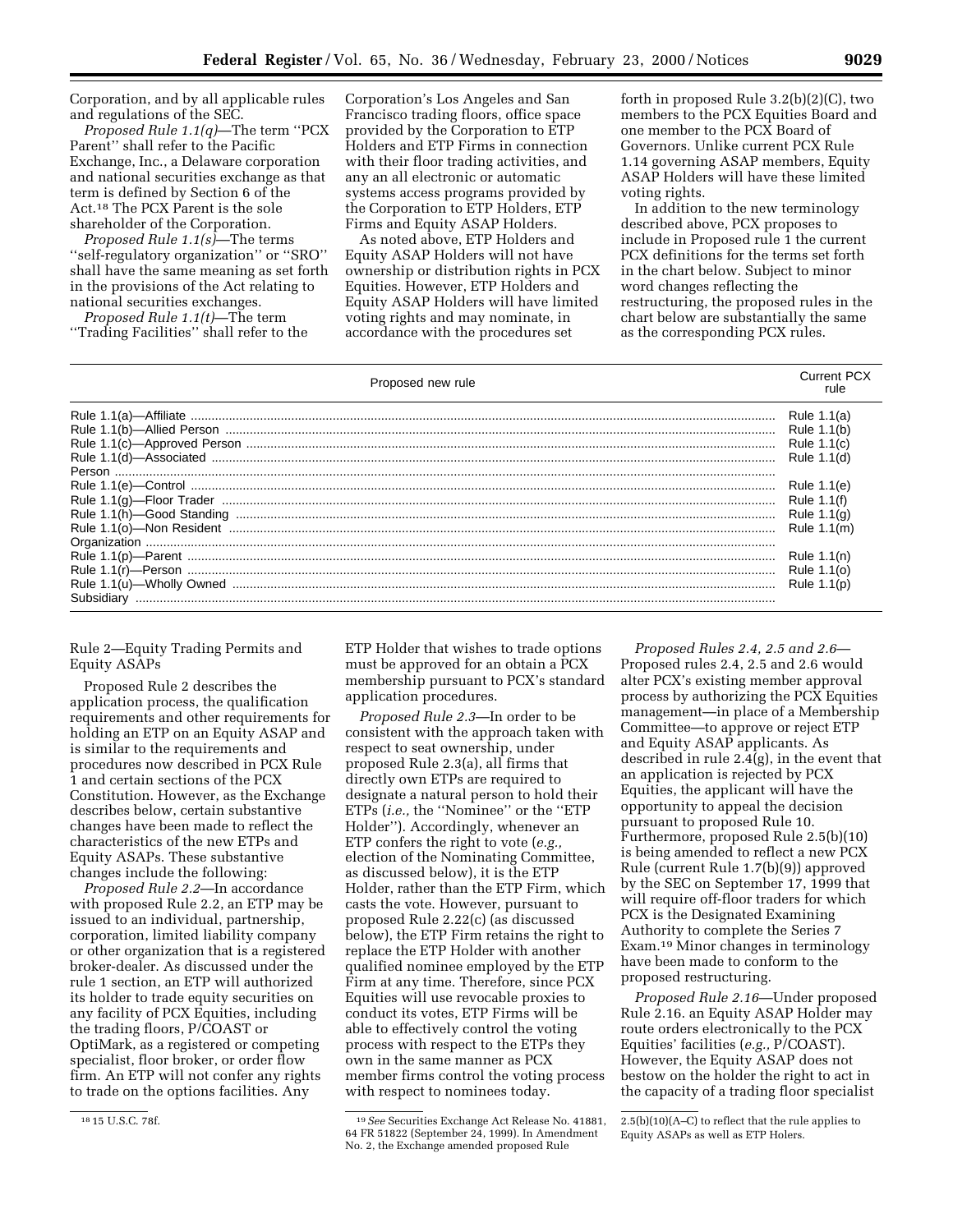or floor broker. Like ETPs, Equity ASAPs will not confer any rights to trade on the options facilities. Any Equity ASAP Holder that wishes to trade options must be approved for an obtain a PCX membership pursuant to PCX's standard application procedures.

*Proposed Rule 2.21*—Pursuant to proposed Rule 2.21, an ETP or Equity ASAP will terminate upon the occurrence of the permit holder's expulsion, suspension without reinstatement, death, declaration of incompetency, dissolution, winding up or other cessation of business. An ETP or Equity ASAP Holder whose trading privileges are terminated must be current in all filings and payments of dues, fees and charges. If the ETP or Equity ASAP Holder fails to be current as required, the Corporation retains jurisdiction over the permit holder until such time as the permit holder is current.

In addition, when a Nominee of an ETP Firm ceases to be an employee of the ETP Firm, that person shall automatically cease to be a Nominee of the ETP Firm.20 In that event, the ETP Firm may nominate another employee as its nominee ETP Holder. An ETP Firm upon which trading privileges are conferred shall continue to be responsible for all obligations, including, without limitation, dues, fees, and charges imposed by or due to the Corporation.

*Proposed Rule 2.22*—As described in proposed Rule 2.22(a) and (b), unlike current PCX memberships, ETPs and Equity ASAPs may not be purchased, sold or leased. Therefore, the PCX Rules 1.21 and 1.24 and sections of PCX Rules 1.22 and 1.23 relating to the purchase, sale, or lease of memberships have been

deleted from the PCX Equities rules. Under proposed Rule 2.22(c), the only permissible transfers of ETPs are intrafirm transfers involving nominees employed by the same firm. A new nominee, unless he or she is a previously approved person or approved Allied Person of the ETP Firm, shall provide all information required for the Corporation to conduct an investigation of the nominee prior to his or her approval as a nominee.

Other than the substantive changes discussed above and minor conforming word changes that reflect the restructuring, each section of proposed Rule 2 (except Rule 2.21 and Rule 2.22) is substantially the same as the relevant corresponding PCX Rule or Article. The table below sets forth which PCX Rule or Article was used as a model for each section of proposed Rule 2.

# Rule 3—Organization and Administration

Proposed Rule 3 is divided into three parts: Part I sets forth the organization and governance structure of PCX Equities. Part II outlines the responsibilities and authority of PCX Equities in the administration, interpretation, and enforcement of rules governing the business conduct and practices of individuals and firms issued ETPs and Equity ASAPs.21 Part III addresses the obligations of ETP

20*See* Amendment No. 2.

Holders, ETP Firms, and Equity ASAP Holders to pay dues, fees and charges as prescribed by the PCX Equities Board.

### Part I—Committees

Proposed Rules 3.1 through 3.3 regarding Equity and Board committees were drafted using current PCX Rules as a starting point.22 However, under the proposed rules, the use of a ''member'' committee structure will be substantially curtailed.

*Proposed Rule 3.1*—Proposed Rule 3.1 states that the Board of Directors may establish (1) one or more Board committees consisting of one or more directors of the Corporation and (2) one or more Equity committees consisting of people other than directors. As discussed in more detail below, although the PCX Equities Board may establish additional Equity Committees under this proposed rule, the proposed Bylaws and Rules of PCX Equities currently envision only a Nominating

<sup>21</sup>*See* Amendment No. 2.

<sup>22</sup>*See* PCX Rules 11.1(a)–(b); 11.2(a)–(b); 11.3— 11.5; 11.6(b); 11.8(d); and PCX Constitution Articles II–V.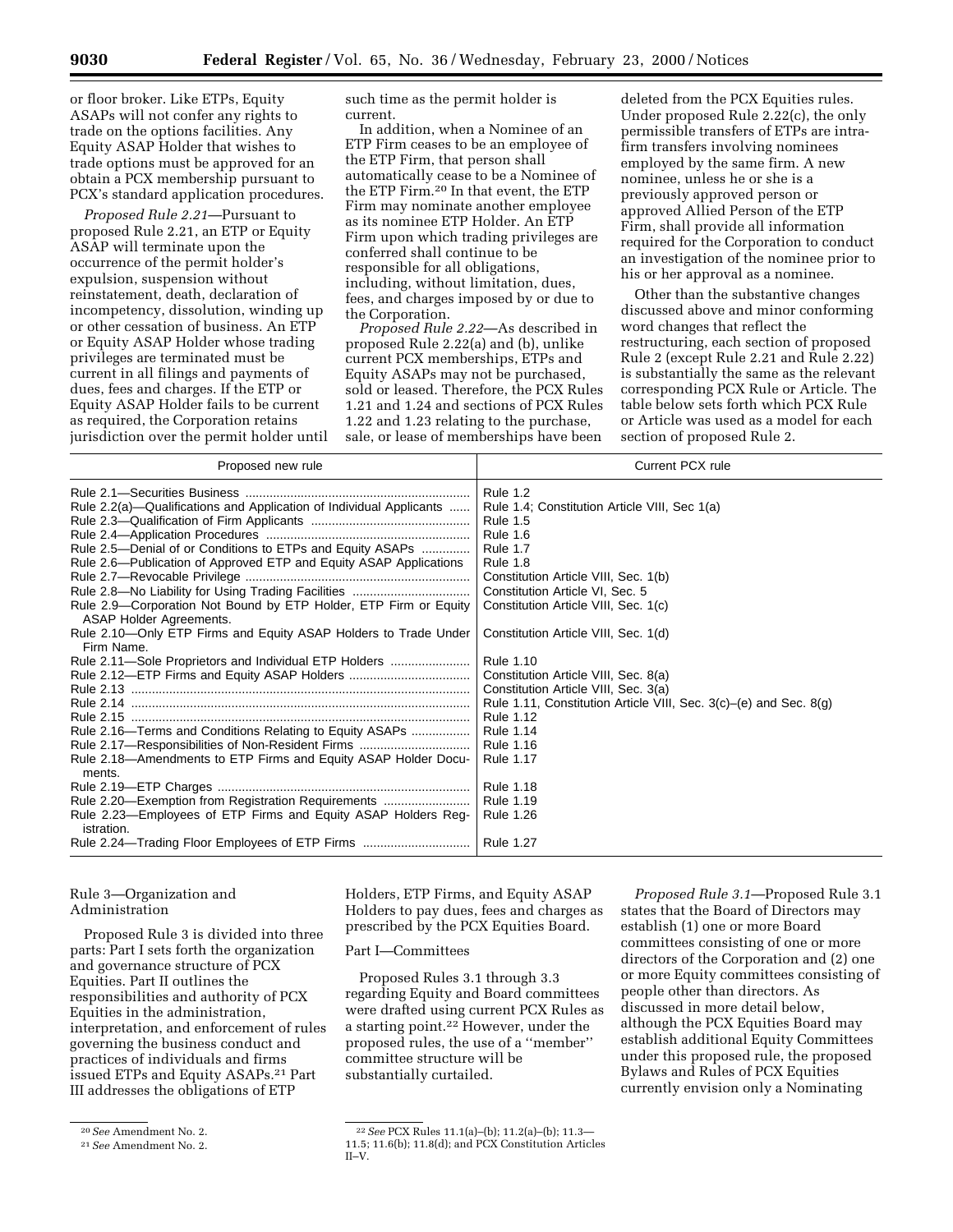Committee and a Business Conduct Committee. Similarly, although the Board may establish additional Board Committees, the proposed rule currently contemplate only one—the Board Appeals Committee. *Proposed Rule 3.2(a)*—Proposed Rule 3.2(a) establishes the substantive and procedural rules for an Equity Committee conducting meetings and exercising its authority. In particular, proposed Rule 3.2(a), which is similar to existing PCX rules and procedures, discusses quorums, voting, conference call meetings, vacancies, the removal and resignation of committee members, eligibility for and appointment to Equity Committees, interested persons and subcommittees. Under the proposed rule, ETP Holders, Equity ASAP Holders and allied persons of ETP Firms or Equity ASAP Holders as well as public representatives may be appointed to serve on Equity Committees. No more than one person affiliated with the same ETP Firm or Equity ASAP Holder shall be eligible for service on the same Equity Committee. In a department from the PCX rules, proposed Rule 3.2(a) would vest authority in the Chief Executive Officer or such other designee of PCX Equities to appoint the members of Equity Committees (other than the Nominating Committee).

*Proposed rule 3.2(b)(1)*—Proposed Rule 3.2(b)(1) describes the functions and authority of the Business Conduct Committee. PCX Equities' disciplinary process will be similar to the existing PCX disciplinary process and will be governed by a Business Conduct Committee. Pursuant to the proposed rule, the Business Conduct Committee would have the following functions and authority: (1) Examine the business conduct and financial condition of ETP Holders, ETP Firms, Equity ASAP Holders and associated persons; (2) conduct hearings and render decisions in summary disciplinary actions and proceedings; (3) impose appropriate sanctions of expulsion, suspension, fine, censure or any other fitting sanctions where the Committee finds that a violation within the disciplinary jurisdiction of the Corporation has been committed; and (4) require the production of detailed financial reports of an ETP Holder, ETP Firm or Equity ASAP Holder and such other operational reports as it may deem relevant.

In addition, under this proposed rule, the Business Conduct Committee will have the authority to examine and subsequently suspend an ETP Firm, ETP Holder or Equity ASAP Holder if the person or entity is in violation of proposed Rule 4. Any such suspension

is subject to review by the Board. Such review shall not operate as a stay of the suspension unless specifically allowed by the Board. A person or firm which experiences a reversal of the suspension imposed by the Committee shall be prohibited from instituting a lawsuit against the Corporation or the Committee members.

Finally, decisions of the Business Conduct Committee or sanctions imposed by the Regulatory Staff relating to disciplinary proceedings may be appealed in accordance with proposed Rule 10.

*Proposed Rule 3.2(b)(2)*—Proposed Rule 3.2(b)(2) describes the characteristics and functions of the Nominating Committee. Specifically, the Nominating Committee will have seven members consisting of six ETP Holders or Equity ASAP Holders and one public representative.

Members of this Committee will be nominated in accordance with the procedures set forth in proposed Rule 2.3(b)(2). This rule states that, prior to the expiration of its term, the Nominating Committee shall publish a slate of six eligible nominees for the committee. ETP and Equity ASAP Holders may submit a petition to the Corporation in writing to nominate additional eligible candidates to fill the ETP/Equity ASAP positions. Upon written petition of 20 percent of the ETP and Equity ASAP Holders, the Nominating Committee shall nominate the additional candidates. The Chief Executive Officer shall appoint a person from the public to fill the public position on the Nominating Committee.

If there are more than six nominees to fill the ETP/Equity ASAP Holder positions, the Nominating Committee shall submit the nominees to the ETP and Equity ASAP Holders for election. Each ETP and Equity ASAP Holder in good standing shall be permitted to vote for up to six nominees and the six nominees receiving the most votes shall fill the ETP/Equity ASAP positions. The Board of Directors shall decide tie votes. If there are only six nominees to fill the ETP/Equity ASAP Holder positions, those six nominees shall be deemed elected to the Nominating Committee.

This Committee will nominate two nominees for the PCX Equities Board of Directors and one nominee for the PCX Board of Governors. In particular, the Nominating Committee shall publish the names of two ETP Holders, Equity ASAP Holders, or affiliated persons thereof, as its nominees for the Board of Directors of the Corporation and one ETP Holder, Equity ASAP Holder or person affiliated thereof as nominee for the PCX Board of Governors. The

nominee for the PCX Board may be a person nominated to the PCX Equities Board. ETP and Equity ASAP Holders may submit a written petition to the Corporation to nominate additional eligible candidates to fill the ETP/Equity ASAP positions and, upon written petition of at least 20 percent of ETP and Equity ASAP Holders, the Nominating Committee shall also nominate the additional person(s). If there are three or more nominees for the Board of Directors and two or more nominees for the Board of Governors, the Nominating Committee shall submit the contested nomination(s) to the ETP and Equity ASAP Holders for selection. Each ETP and Equity ASAP Holder may select two nominees for contested seats on the Board of Directors and one nominee for contested seats on the Board of Governors. With respect to the contested positions, the two nominees for the Board of Directors and the nominee for the Board of Governors selected by the ETP and Equity ASAP Holders, shall be submitted by the Nominating Committee to the Board of Directors or the Board of Governors, as the case may be. Similarly, the Nominating Committee shall submit uncontested nominees to the Board of Directors or the Board of Governors,. The respective Board at its first meeting following the election shall decide tie votes.

*Proposed Rule 2.3*—Under this proposed rule, each Equity Committee shall have such other powers and duties as delegated to it by the Board of Directors. Each Equity Committee is subject to the control, review, and supervision of the Board of Directors.

*Proposed Rule 3.3*—The proposed rules envision only one Board Committee—the Board Appeals Committee. Under proposed Rule 3.3(a)(1), the PCX Equities Board may appoint one or more Appeals Committees to conduct reviews of matters subject to the applicable provisions of proposed Rules 3.2(b)(1)(C) or proposed Rule 10. The PCX Equities Board will determine the size of any Appeals Committee that it appoints, and an Appeals Committee may be composed of only one member. Each Appeals Committee will contain public directors. Subject to proposed Rule 10, decisions of the Board Appeals Committee shall constitute the final action of the Corporation, unless the PCX Board remands the proceedings.

### Part II—Regulation

As discussed in more detail below, proposed Rules 3.4 and 3.5 describe the self-regulatory responsibilities of the PCX with regard to PCX Equities as well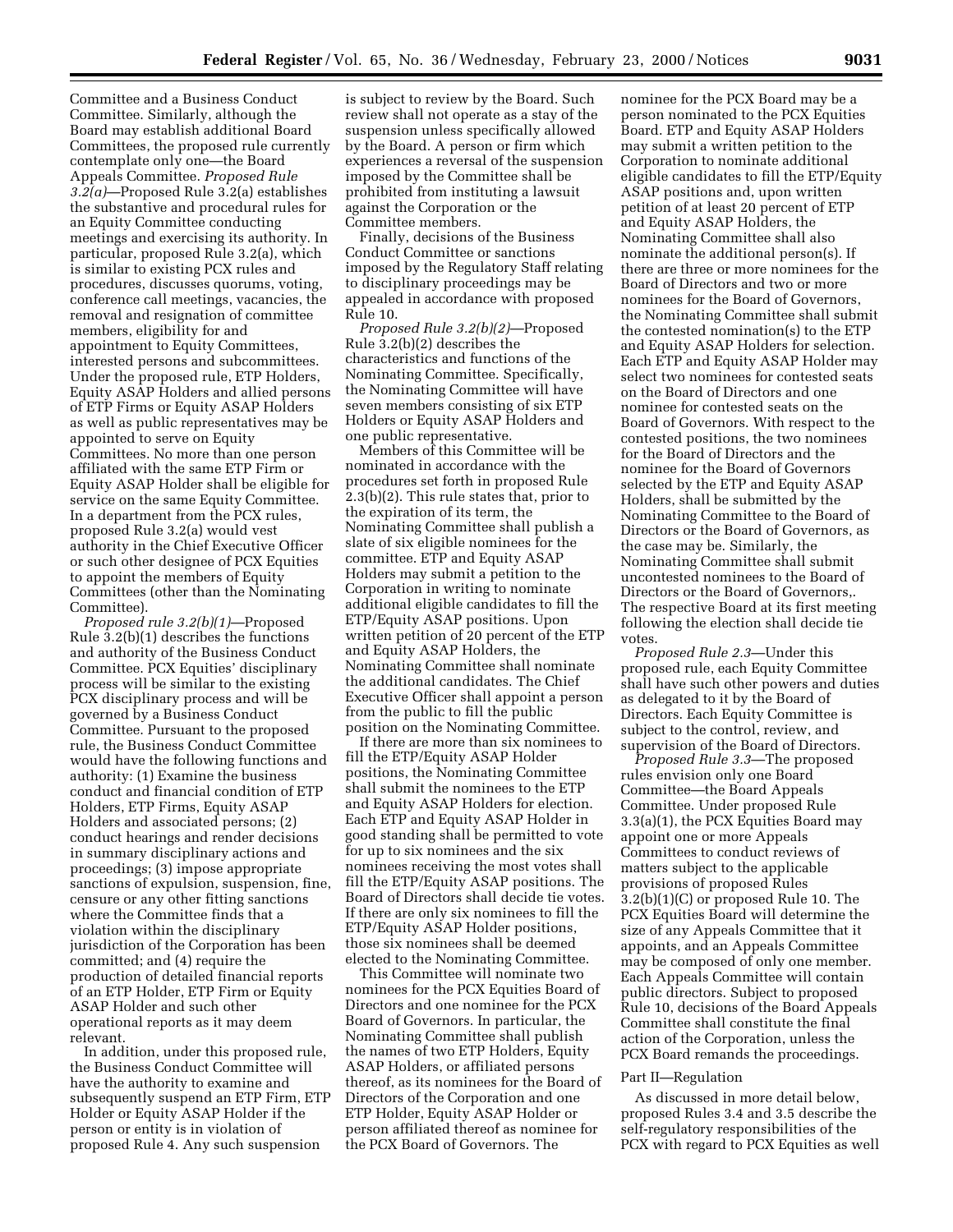as the PCX's delegation of authority to PCX Equities.<sup>23</sup>

*Proposed Rule 3.4*—As set forth in proposed Rule 3.4, the PCX Parent, as the registered SRO, shall have ultimate responsibility in the administration and enforcement of rules governing the operation of its subsidiary. Notwithstanding the delegation of authority to the subsidiary described in proposed Rule 3.5, PCX will be required to review and ratify any rule changes adopted by the PCX Equities Board before such rule change becomes final action.

*Proposed Rule 3.5*—Under proposed Rule 3.5,24 except as otherwise provided in the Bylaws, Rules, and procedures of PCX Equities, the Chief Regulatory Officer or such other designated officer of PCX Equities will have the following delegated authority:

• To establish and interpret rules and regulations for ETP Holders, Equity ASAP Holders, ETP Firms or associated persons including, but not limited to trading rules, fees, access to and use of system facilities, and arbitration procedures.

• To determine regulatory and trading policies, including the development and adoption of necessary or appropriate rule changes, relating to the business conduct and trading activities of ETP Holders, Equity ASAP Holders, ETP Firms and associated persons. This includes, but is not limited to, the following: (1) arbitration of disputes between ETP Holders, Equity ASAP Holders, ETP Firms or associated persons arising from transactions on the facility; (2) financial responsibility; (3) clearance and settlement of securities transactions and other financial responsibility and operational matters affecting ETP Holders, Equity ASAPs, ETP Firms or associated persons in general; and (4) qualification requirements for ETP Holders, ETP Firms or Equity ASAP Holders and associated persons.

• To take necessary or appropriate action to assure compliance with the Rules and procedures of the Corporation, the federal securities laws, and other laws, rules and regulations that the Corporation has the authority to administer or enforce, through examination, surveillance, investigation, enforcement, disciplinary, and other programs.

• To administer programs and systems for the surveillance and enforcement of rules governing the conduct and trading activities of ETP Holders, Equity ASAP Holders, ETP Firms, and associated persons.

• To administer the Corporation's disciplinary programs, including investigations, adjudication of cases, and the imposition of fines and other sanctions.

• To examine and investigate ETP Holders, Equity ASAP Holders, ETP Firms and associated persons to determine if they have violated the Rules and procedures of the Corporation, the federal securities laws, and other laws, rules, and regulations that the Corporation has the authority to administer, interpret, or enforce.

• To place restrictions on the business activities of ETP Holders, Equity ASAP Holders, ETP Firms and associated persons consistent with the public interest, the protection of investors, and the federal securities laws.

• To conduct arbitrations, mediations and other dispute resolution programs.

• To appoint Trading Officials that shall be responsible for the general supervision of the conduct and dealings of ETP Holders, Equity ASAP Holders, ETP Firms and associated persons on the trading facility. These duties include, but are not limited to, the following: (1) arbitrate differences between ETP Holders, Equity ASAP Holders, ETP Firms or associated persons arising from transactions on the trading facility; (2) supervise all connections or means of communication with the trading facility, which may require the discontinuance of any such connection or means of communication that is deemed contrary to the welfare or interest of the Corporation; (3) issue a Floor Citation when it appears that a Minor Rule Plan violation has occurred as specified in Rule 10; (4) declare a ''fast market'' or invoke a trading halt in a security due to an influx of orders or other unusual market conditions or circumstances; (5) take such other actions as are deemed necessary in the interest of maintaining a fair and orderly market; and (6) supervise and regulate the operation of ITS, or any other application of the system during active openings, heavy trading and unusual situations.

• To administer or enforce policies and Rules of the Corporation (including federal and state regulations) governing the initial and continued listing or trading of securities on the Corporation.

The aforementioned authority delegated to the Chief Regulatory Officer represents a significant departure from

existing practice in that several of these responsibilities and functions currently reside with the Equities Floor Trading Committee.25 Following the restructuring, PCX Equities intends to dissolve the Equity Floor Trading Committee.

*Proposed Rule 3.6*—Subject to minor word changes, proposed Rule 3.6 regarding surveillance agreements is the same as existing PCX Rule 14.1.

## Part III—Dues, Fees and Fines

Other than minor conforming word changes, proposed Rules 3.7 through 3.9 are the same as the current PCX Constitution Article XIV, Section 1. Under these rules, the PCX Equities Board may impose reasonable fees, assessments, charges or fines to be paid by ETP Holders, ETP Firms or Equity ASAP Holders. Prior to implementing the restructuring, PCX will file with the Commission a rule proposal to change its Schedule of Fees and Charges for services provided by PCX Equities.

## Rule 4—Capital Requirements, Financial Reports, and Margins

Proposed Rule 4, which sets forth the net capital, financial reporting and margin requirements for ETP Holders, ETP Firms and Equity ASAP Holders, has been adapted from current PCX Rule 2. Only minor conforming changes in terminology have been made to the current PCX rules. In addition, because current PCX Rules 2.5 26 and 2.8(a) 27 apply to options trading, the PCX has not incorporated those rules into proposed Rule 4.

## Rule 5—Listings

Proposed Rule 5, which describes the requirements for listing, has been adapted from current PCX Rules 3.1 through 3.5. Other than minor conforming word changes made to reflect the circumstances of the restructuring, only two substantive changes have been made to PCX Rules 3.1 through 3.5. The first substantive change involves the transfer of authority over listing issues from the Equity Listing Committee to the PCX Equities management. Under the proposed rules,

<sup>23</sup>*See also* The Plan of Delegation of Functions by the Pacific Exchange, Inc. to PCX Equities, Inc., which is available for inspection and copying at the Commission and the PCX and was included as Attachment No. 4 to Amendment No. 1.

<sup>24</sup>*See* Amendment No. 2, which documents changes to the Original Notice and Amendment No. 1.

<sup>25</sup>*See* Article IV, Sec. 6(b) of the current PCX Constitution.

<sup>26</sup>PCX Rule 2.5 states that ''[a] Clearing member issuing a Letter of Guarantee for one or more Market Makers must at all times be in compliance with the net capital requirements of the Options Clearing Corporation and with the capital requirements of securities laws as they may exist from time to time.''

<sup>27</sup>PCX Rule 2.8(a) states, in part, that ''[t]he following members are exempt from subsections (b), (c) and (d) of Rule 2.1: any Floor Broker, Market Maker in listed options, or Lead Market Maker in listed options, registered with the Exchange in any such capacity.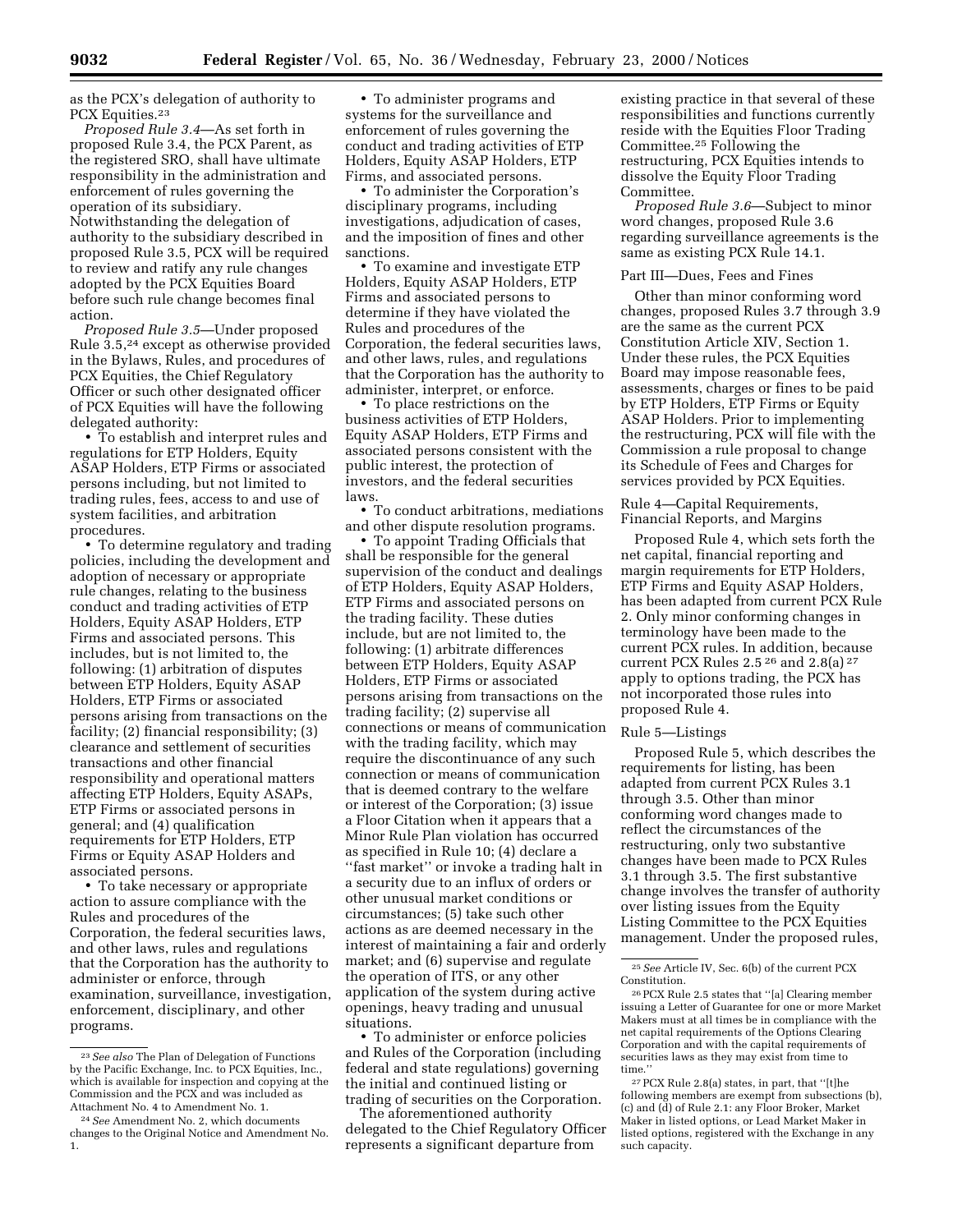PCX Equities management will have the authority to: prescribe rules and procedures for listing securities; approve listing applications; and suspend dealings in, or remove securities from, listing. The Equity Listing Committee, which currently performs these functions for the PCX, will be dissolved once PCX Equities is formed.

In addition, current PCX Rules 3.6 and 3.7, which govern the initial and continued listing of equity and index options, will not be incorporated into the proposed rules because they are not applicable to PCX Equities' business.

### Rule 6—Business Conduct

Proposed Rule 6 consolidates various equity-related rules that address business practices, ethical standards,

and prohibited acts contained in the existing PCX Rules 2, 4 and 5 and the PCX Constitution. Other than minor conforming word changes that reflect the restructuring, each section of proposed Rule 6 is substantially the same as the relevant corresponding PCX rule or Article. The table below explains which PCX rule or Article was used as a model for each section of proposed Rule 6.

| Proposed new rule                                                                                                                                                                                                                                                                                                               | Current PCX rule                                                                                                                                                                                                                                                                                                                |
|---------------------------------------------------------------------------------------------------------------------------------------------------------------------------------------------------------------------------------------------------------------------------------------------------------------------------------|---------------------------------------------------------------------------------------------------------------------------------------------------------------------------------------------------------------------------------------------------------------------------------------------------------------------------------|
| Rule 6.3—Prevention of the Misuse of Material, Nonpublic Information<br>Rule 6.7—Limitations on Trading Because of Customer Orders <sup>28</sup><br>Rule 6.10—Taking or Supplying Securities to Fill Customer's Order<br>Rule 6.12-Disclosure of Financial Arrangements<br>Rule 6.14—Disciplinary Action By Other Organizations | Constitution Article XI. Sec. 1<br>Constitution Article XI, Sec. 2(a)–(f)<br>Rule 2.6(e)<br>Rule 4.6(b)<br>Rule $4.6(a)$<br>Rule 5.8(k)<br>Rules $4.5(a)$ – $(c)$<br><b>Rule 4.9</b><br>Rule 4.4<br><b>Rule 4.11</b><br>Rules $4.7(a)$ and $4.8(b)$<br>Rule 4.18(a)<br>Rule $4.10(a) - (b)$<br><b>Rule 4.13</b><br>Rule 4.17(a) |
|                                                                                                                                                                                                                                                                                                                                 | Rule $4.6(c)$                                                                                                                                                                                                                                                                                                                   |

<sup>28</sup> See Amendment No. 2, which deleted rule language proposed in another PCX filing (SR-PCX-99-11) that is currently pending with the Commission. This proposal now reflects the current language found in PCX Rule  $4.5(a)-(c)$ .

Finally, current PCX Rule 4.19 will be omitted from inclusion in the proposed rules as it pertains to an exemption provided to short sales effected by options market makers in Nasdaq National Market securities.

### Rule 7—Equities Trading

Proposed Rule 7 is closely patterned after the PCX's existing equity trading rules. However, as discussed below, certain changes have made. First, the proposed rule reorganizes the PCX equity trading rules (primarily current PCX Rule 5) to make it easier to locate and understand those provisions. The proposed new rule consists of twelve sections:

- Section 1. Definitions and General Provisions
- Section 2. Admission to and Conduct on the Trading Floor
- Section 3. Units of Trading, Bids, Offers and Quotations
- Section 4. ETP Holders Acting as Brokers
- Section 5. ETP Holders Acting as Specialists
- Section 6. ETP Holders Acting as Oddlot Dealers
- Section 7. Trading Practices and Procedures
- Section 8. Contracts in Securities
- Section 9. Intermarket Trading System Plan
- Section 10. Automatic Execution Systems

Section 11. Special Offerings Section 12. Exchange Distributions

In addition to the reorganizational changes,29 as described in more detail below, existing trading rules have been restated and clarified and obsolete references have been deleted.

*Proposed Rule 7.1*—Several definitions and references contained in current PCX Rule 4.1 have been incorporated into proposed Rule 7.1(a). However, current PCX Rules 4.1(a)–(d) and (h) have not been incorporated into this new rule because the Exchange believes that these terms either do not apply to PCX Equities or are superfluous.30

*Proposed Rule 7.8*—Proposed Rule 7.8 which pertains to the admission to and conduct on the trading floor of ETP Holders, employees of ETP Firms, and visitors, clarifies existing PCX Rules 5.1(e) through (g) and 5.16(a), and codifies current policies and procedures. In addition, current PCX Rules 4.12, 5.1(a) and 5.1(c) and (d), which govern the activities of floor

clerks, have been incorporated into this Rule 7.8 as commentaries.

*Proposed Rule 7.21*—Proposed Rule 7.21 is adapted from current PCX Rule 4.21 (Floor Broker Error Accounts).

*Proposed Rule 7.22*—The Exchange believes that proposed Rule 7.22(d) adequately covers the appeals process for an applicant specialist that is denied appointment as a registered specialist by the Corporation. Therefore, current PCX Rules 5.27(h) through (k) are superfluous because any request for an appeal by an applicant specialist will be subject to the applicable provisions of proposed Rule 10.14.

*Proposed Rule 7.29*—Proposed Rule 7.29 (current PCX Rule 5.37), relating to the evaluation of specialist performance, states that the Corporation, rather than the Equity Allocation Committee, will evaluate all registered specialists on a quarterly basis. Once the restructuring is effective, the Equity Allocation Committee will be dissolved and the Corporation will be responsible for allocating and reallocating issues and for evaluating and monitoring the performance of specialists.

*Proposed Rule 7.44*—Proposed Rule 7.44 is adapted from current PCX Rule 4.20 (Chinese Wall Procedures for Specialists).

*Proposed Rule 7.47*—Proposed Rule 7.47 is adapted from current PCX Rule

<sup>29</sup>*See* Amendment No. 2.

<sup>30</sup>*See, e.g.*, Rule 4.1(a) states that ''Exchange shall mean the Pacific Exchange, Inc., including all the operations of the Exchange and, when used with reference to the administration of any rule, means either the Board of Governors or the officer, employee or committee to whom appropriate authority to administer such rule has been delegated by the Board pursuant to the provisions of the Exchange Constitution.''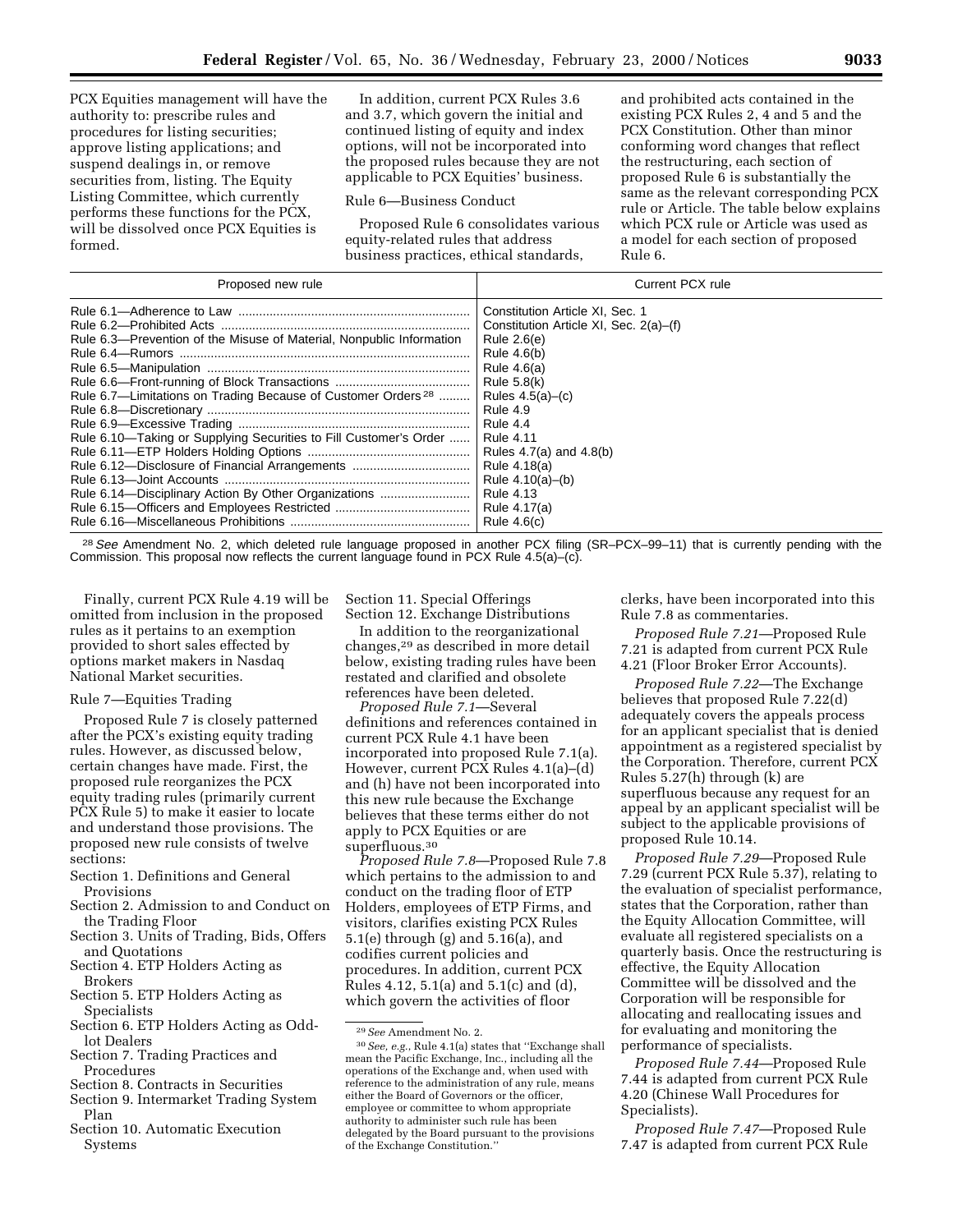4.22 (Trading Halts Due to

Extraordinary Market Volatility). *Proposed Rule 7.51*—Current PCX Constitution Article XI, Sections 1(a) through (c), which relate to settlement of securities contracts, will be added as new Rule 7.51.

*Proposed Rule 7.54*—Current PCX Rules 4.14 through 4.16 regarding

marking to the market will be added as new Rule 7.54.

*Proposed Rule 7.71–7.78*—Current PCX Rules 15.1 through 15.8 regarding OptiMark will be added as new Rules 7.71 through 7.78.

Other than the substantive changes discussed above and mirror conforming word changes that reflect the

restructuring, each section of proposed Rule 7 is substantially the same as the relevant corresponding PCX rule or Article. The table below describes which PCX rule or Article was used as a model for each section of proposed Rule 7.

| Proposed new rule                                                  | Current PCX rule                                                          |
|--------------------------------------------------------------------|---------------------------------------------------------------------------|
|                                                                    | <b>Rule 4.1</b>                                                           |
|                                                                    | <b>Rule 4.2</b>                                                           |
|                                                                    | <b>Rule 4.3</b>                                                           |
|                                                                    | Rule $5.2(a)$ & $(c)$                                                     |
|                                                                    | Rule 5.15                                                                 |
|                                                                    | Rules 5.39-5.41                                                           |
|                                                                    | <b>Rule 5.7</b>                                                           |
|                                                                    | Rules 4.12, 5.1(a), (c)–(e), (g); 5.16(a); 6.2(c) [see also discussion in |
|                                                                    | text                                                                      |
|                                                                    | Rule 5.3(a)                                                               |
|                                                                    | Rule 5.3(b) & (c)                                                         |
|                                                                    | Rules 5.6(d) & (e)                                                        |
|                                                                    | Rule 5.6(a) & (f)                                                         |
|                                                                    | Rule 5.6(b)                                                               |
| Rule 7.14-Trading in "When Issued/Distributed" Securities          | Rule $5.9(b)$                                                             |
|                                                                    | Rule 5.11(a)                                                              |
| Rule 7.16–Cancellation of Revisions in Transactions                | Rule 5.11(b) & (c)                                                        |
|                                                                    | Rule 5.5(a)                                                               |
|                                                                    | Rules 5.6(c); 5.9(a)                                                      |
| Rule 7.19-Priority and Precedence of Bids and Offers <sup>31</sup> | Rule 5.8(a)-(g), (i)                                                      |
|                                                                    | Rule 5.5(b) & (c)                                                         |
|                                                                    | <b>Rule 4.21</b>                                                          |
|                                                                    | <b>Rule 5.27</b>                                                          |
|                                                                    | Rule 5.28(f)                                                              |
|                                                                    | Rule 5.28(c)-(e); Rule 5.29(f), (g), (j); 5.30(e)                         |
|                                                                    | <b>Rule 5.30</b>                                                          |
|                                                                    | Rule 5.33(e)                                                              |
| Rule 7.27-Disclosure of Specialists' Orders Prohibited 34          | Rule 5.29(d)                                                              |
|                                                                    | Rule 5.33(a), (b), (h)                                                    |
| Rule 7.29-Evaluation of Specialist Performance                     | <b>Rule 5.37</b>                                                          |
|                                                                    | <b>Rule 5.35</b>                                                          |
|                                                                    | <b>Rule 5.36</b>                                                          |
|                                                                    | <b>Rule 5.38</b>                                                          |
|                                                                    | Rules 5.34; 5.4                                                           |
|                                                                    | Rule 5.13(c) & (d)                                                        |
| Rule 7.35-Orders Requires to Be in Written Form                    | Rules 5.2(b), 5.8(h), 5.13(e), 5.28, 5.29(a), (b) & (h)                   |
|                                                                    | Rule 5.29(e)                                                              |
|                                                                    | <b>Rule 5.12</b>                                                          |
|                                                                    | Rule 5.29(c)                                                              |
|                                                                    | Rule 5.29(i)                                                              |
|                                                                    | <b>Rule 5.18</b>                                                          |
|                                                                    | <b>Rule 5.14</b>                                                          |
|                                                                    | <b>Rule 5.32</b>                                                          |
|                                                                    | Rule 5.8(j)                                                               |
| Rule 7.44–Chinese Wall Procedures for Specialists                  | <b>Rule 4.20</b>                                                          |
|                                                                    | Rule 5.33(d) & (f)                                                        |
|                                                                    | <b>Rule 5.31</b>                                                          |
| Rule 7.47-Trading Halts Due to Extraordinary Market Volatility     | <b>Rule 4.22</b>                                                          |
|                                                                    | <b>Rule 5.10</b>                                                          |
| Rule 7.49-Over-the-Counter Executions of Equity Securities Trans-  | Rules 5.43-5.49                                                           |
| actions.                                                           |                                                                           |
|                                                                    | Rule 5.9(b)(3) & (4); Rule 5.13(i)                                        |
|                                                                    | Constitution Article IX, Sec. 1                                           |
| Rule 7.52-Exchange of Tickets and Comparison                       | Rule 5.13(a)-(b), (f)-(h)                                                 |
|                                                                    | Rule 5.9(c) & (d)                                                         |
|                                                                    | Rules 4.14-4.16                                                           |
|                                                                    | <b>Rule 5.55</b>                                                          |
|                                                                    |                                                                           |
|                                                                    | <b>Rule 5.56</b>                                                          |
|                                                                    | <b>Rule 5.57</b>                                                          |
|                                                                    | Rule 5.58                                                                 |
|                                                                    | <b>Rule 5.59</b>                                                          |
|                                                                    | <b>Rule 5.60</b>                                                          |
|                                                                    | <b>Rule 5.61</b>                                                          |

-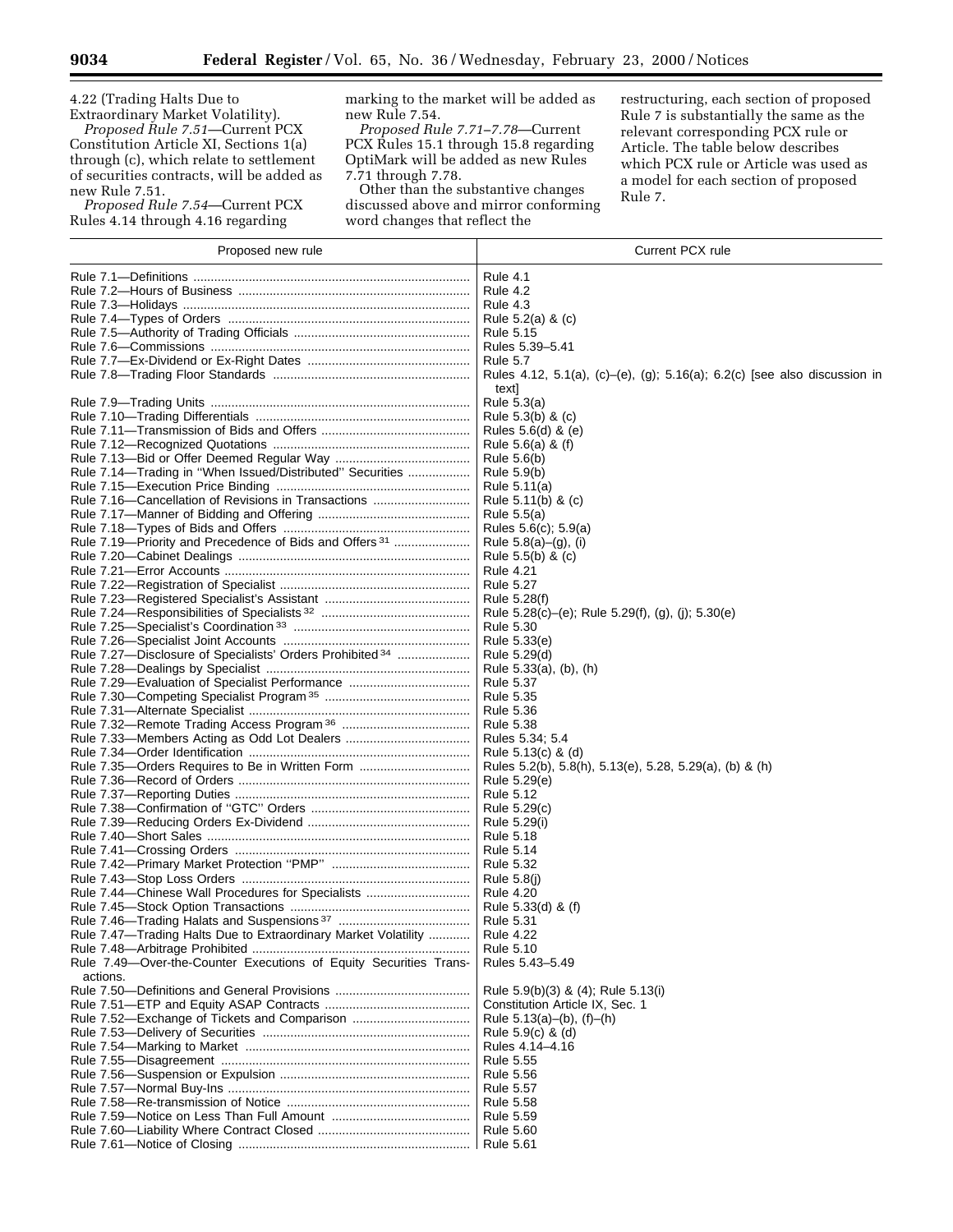| Proposed new rule                                               | Current PCX rule |
|-----------------------------------------------------------------|------------------|
| Rule 7.62—Duty of Member Giving Notice to Close                 | <b>Rule 5.62</b> |
|                                                                 | <b>Rule 5.63</b> |
| Rule 7.64-Buy-ins Where Securities in Transfer                  | <b>Rule 5.64</b> |
|                                                                 | Rule 5.65        |
|                                                                 | <b>Rule 5.20</b> |
| Rule 7.67—ITS "Trade-Throughs" and "Locked Markets"             | <b>Rule 5.21</b> |
|                                                                 | <b>Rule 5.22</b> |
| Rule 7.69—Liability of Corporation Relating to Operation of ITS | <b>Rule 5.23</b> |
| Rule 7.70—Pacific Computerized Order Access System ("P/         | Rule 5.25        |
| $COAST"$ ) <sup>38</sup> .                                      |                  |
|                                                                 | Rule 15.1        |
|                                                                 | <b>Rule 15.2</b> |
| Rule 7.73-Entry of Profiles and Generation of Orders            | <b>Rule 15.3</b> |
|                                                                 | <b>Rule 15.4</b> |
|                                                                 | <b>Rule 15.5</b> |
|                                                                 | <b>Rule 15.6</b> |
|                                                                 | <b>Rule 15.7</b> |
|                                                                 | <b>Rule 15.8</b> |
|                                                                 | <b>Rule 5.51</b> |
|                                                                 |                  |

<sup>31</sup> See Amendment No. 2, which deleted rule language proposed in other PCX filings (SR–PCX–99–06 and SR–PCX–99–07) that is currently pending with the Commission. This proposal now reflects the current language found in PC

<sup>32</sup> See Amendment No. 2, which deleted rule language proposed in another PCX filing (SR-PCX-99-11) that is currently pending with the Commission. This proposal now reflects the current language found in PCX Rule 5.28(c)-(e); Rule 5.29(f), (g), (j); and Rule 5.30(e).<br>33 See Amendment No. 2, which deleted rule language found in PCX Rule 5.28(c)-(e); Rule 5

<sup>34</sup> See Amendment No. 2, which deleted rule language proposed in other PCX filings (SR–PCX–99–06 and SR–PCX–99–11) that is currently pending with the Commission.

<sup>35</sup> See Amendment No. 2, which deleted rule language proposed in another PCX filing (SR–PCX–99–07) that is currently pending with the Commission. This proposal now reflects the current language found in PCX Rule 5.35.

<sup>36</sup> See Amendment No. 2, which deleted rule language proposed in another PCX filing (SR–PCX–98–41) that is currently pending with the Commission. This proposal now reflects the current language found in PCX Rule 5.38. Commission. This proposal now reflects the current language found in PCX Rule 5.38.<br><sup>37</sup>See Amendment No. 2, which deleted rule language proposed in other PCX filings (SR–PCX–99–06 and SR–PCX–99–07) that is currently

pending with the Commission. This proposal now reflects the current language found in PCX Rule 5.31.<br><sup>38</sup> See Amendment No. 2, which deleted rule language proposed in another PCX filing (SR–PCX–99–07) that is currently pen

Commission. This proposal now reflects the current language found in PCX Rule 5.25.

Rule 8—Trading of Certain Equity Derivatives

Proposed Rule 8, which describes the trading requirements for currency and index warrants and portfolio depositary receipts, is substantially the same as current PCX Rule 8, except for minor conforming word changes made to reflect the restructuring and the deletion of provisions relating to the trading of FLEX and Bounds options (current PCX Rules 8.100 and 8.200, respectively) because they are not applicable to PCX Equities' business.

Rule 9—Conducting Business with the Public

Proposed Rule 9, which governs how ETP Holders, ETP Firms and Equity ASAP Holders must conduct business with the public, is patterned after existing PCX Rule 9. Except for minor changes in terminology, the proposed rule is substantially the same as the existing rule.

Rule 10—Disciplinary Proceedings, Other Hearings, and Appeals

Proposed Rule 10 describes the disciplinary process for PCX Equities. PCX Equities' disciplinary process will be similar to the existing PCX disciplinary process (including

summary sanction procedures under the Minor Rule Plan) and will be governed by the Business Conduct Committee. Therefore, aside from conforming word changes and the substantive changes discussed below, proposed Rule 10 will be closely modeled after existing PCX Rule 10.

The Business Conduct Committee will, in accordance with proposed Rule 3.2(b)(1)(A), have the following authority:

• To conduct hearings and render decisions in summary disciplinary actions and proceedings.

• To impose appropriate sanctions of expulsion, suspension, fine, censure or any other fitting sanctions where the Committee finds that a violation within the disciplinary jurisdiction of the Corporation has been committed.

• To examine the business conduct and financial condition of ETP Holders, ETP Firms, Equity ASAP Holders, and associated persons.

• To require the production of detailed financial reports of an ETP Holder, ETP Firm, or Equity ASAP Holder and such other operational reports as it may deem relevant.

• To suspend any ETP Holder, ETP Firm, or Equity ASAP Holder for failure to comply with the financial and

reporting requirements in proposed Rule 4.

Any disciplinary sanctions imposed by the Business Conduct committee may be appealed to the PCX Equities Board Appeals Committee. Decisions of the Board Appeals Committee may be appealed to the PCX Board of Governors and subsequently to the Commission.

Proposed Rules 10.1 through 10.4 reflect several rule amendments previously approved by the PCX Board of Governors, which are now pending Commission approval.39 The pending amendments to the disciplinary proceedings propose to: (1) codify the independent function of the Regulatory Staff; (2) clarify what communications are improper in the context of pending investigations or disciplinary proceedings; (3) provide the Regulatory Staff with the ability to issue formal complaints for the alleged violations of Exchange rules; (4) permit qualified persons who are not members to serve on hearing panels; and (5) codify procedures relating to hearing panelists' conflicts of interest.

Notwithstanding the above, the Exchange proposes to make additional

<sup>39</sup>*See* Exchange Act Release No. 42384 (February 3, 2000), 65 FR 6675 (February 10, 2000) (File No. SR–PCX–99–10).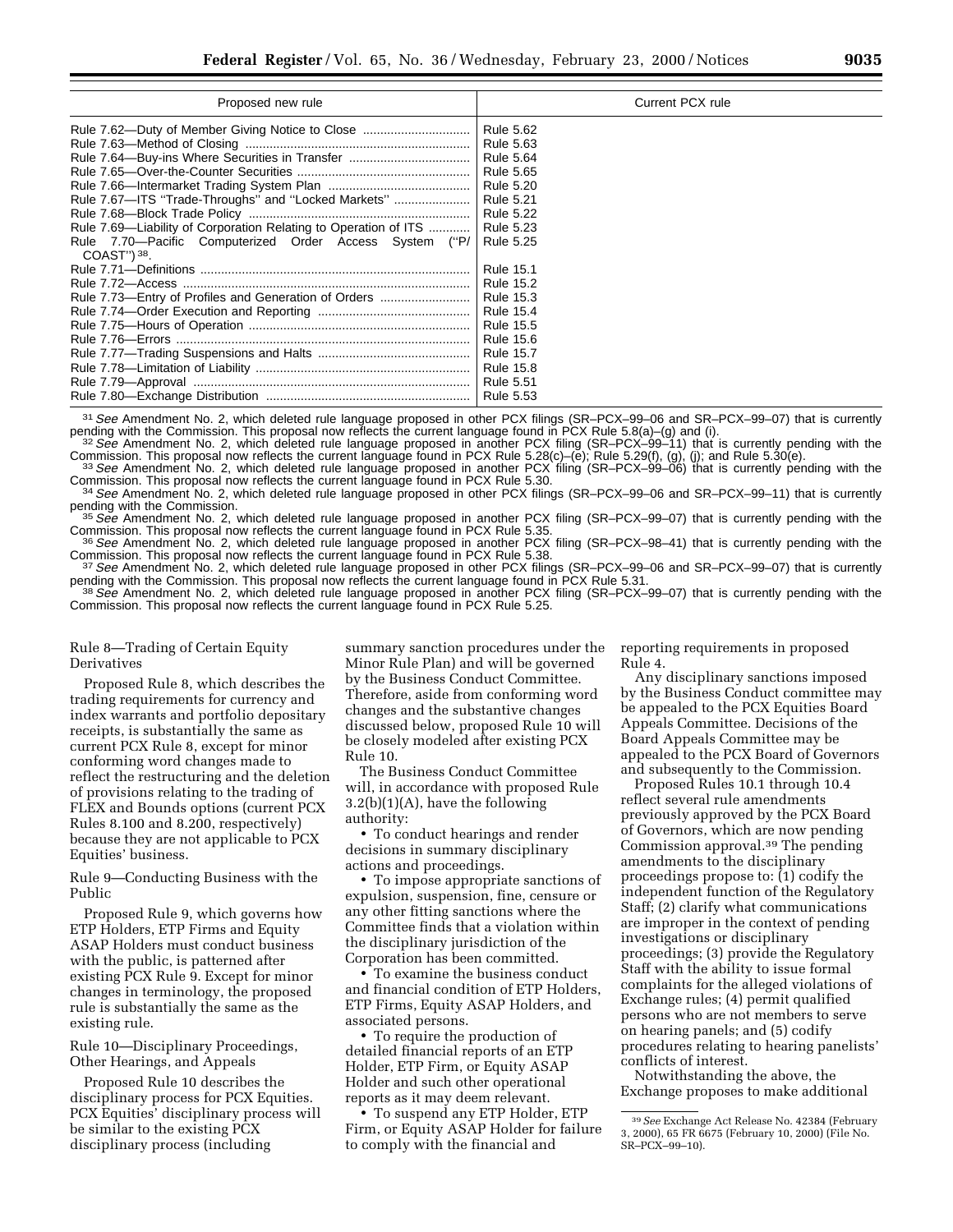changes to its disciplinary rules before the implementation of the restructuring. Set forth below is a summary of the proposed substantive amendments to existing PCX Rule 10)

*Proposed Rule 10.4(a)—*Restates that the Chief Regulatory Officer or such other delegee(s) will have the authority to review disciplinary proceedings and to determine whether there is probable cause to issue a formal complaint.

*Proposed Rule 10.4(c)—*Former Rule 10.5 has been moved to new Rule 10.4(c) and the reference to the Hearing Panel is replaced with Business Conduct Committee.

*Proposed Rule 10.5(a)—*Permits the Business Conduct Committee to appoint one or more members to serve on the ''Conduct Panel'' with respect to disciplinary proceedings that are not resolved through the settlement process or summary proceeding.

*Proposed Rule 10.8(a)—*Defines and clarifies the procedures and timetables for the respondent to follow when requesting the review of a decision by the Conduct Panel appointed by the Business Conduct Committee.40 The respondent may appeal to the Board at any time within fifteen calendar days after the decision has been served.

*Proposed Rule 10.8(b)*—Provides that the Board Appeals Committee may appoint a Board Appeals Committee Panel ("Appeals Panel")<sup>41</sup> to review the decision rendered by the Conduct Panel. The composition of the Appeals Panel will be determined by the Board Appeal Committee in accordance with proposed Rule 3.3(a)(1)(A).

*Proposed Rule 10.8(c)*—Provides that decisions of the Board Appeals Committee may be appealed to the PCX Board of Governors. The PCX Board's review is confined to the issues raised by the respondent's written petition for review.

*Proposed Rule 10.8(d)*—In reviewing the decision of the Board Appeals Committee, the PCX Board may, on its own initiative, order review of the decision after notice of such decision has been served on the respondent. If the PCX Board does not order review of the decision, the decision of the Appeals Panel will become final.

*Proposed Rules 10.12 and 10.13*—The proposed rules relating to disciplinary action pursuant to the PCX Equities' Minor Rule Plan, as well as the

summary sanction procedures, are substantially the same as current PCX Rules 10.13 and 10.14. However, the existing PCX provisions relating to options trading have not been included in the proposed rules because they are not applicable to PCX Equities' business.

*Proposed Rules 1.14(a)–(m)*—Current PCX Rules 11.7(a)–(n) regarding appeals for non-disciplinary matters will be incorporated into proposed Rule 10.14. Proposed Rule 10.14 provides the procedures for persons aggrieved by any of the following actions taken by the Corporation to apply for an opportunity to be heard and to have the action reviewed. These actions are: (1) denial of an ETP or Equity ASAP; (2) the barring of any person from becoming associated with an ETP Firm or Equity ASAP Holder; (3) the suspension or cancellation of ETP or Equity ASAP trading privileges; (4) the prohibition or limitation of access to services provided by the Corporation, or the services of any ETP Firm or Equity ASAP Holder; or (5) denial of an applicant specialist for appointment as a registered specialist.

Rule 11—Expulsion, Suspension and Reinstatement

Proposed Rule 11 clarifies, restates, and reorganizes existing PCX Rules and procedures regarding certain suspensions, cancellations, bars and prohibitions on access to the PCX Equities services and facilities. The following describes the proposed rules and how they differ from existing rules, where applicable.

*Proposed Rules 11.1(a)–(b)*—Proposed Rules 11.1(a)–(b) incorporate a modified version of current PCX Constitution, Article X, Sections 1(a) and (b). This rule requires an ETP Holder, ETP Firm or Equity ASAP Holder to give prompt written notice to the Corporation if it is expelled or suspended from any SRO, encounters financial difficulty or operating inadequacies, fails to perform contracts or becomes insolvent, or if any associated person of such ETP Firm or Equity ASAP Holder is similarly expelled or suspended by an SRO.

*Proposed Rules 11.2(a)–(b)*—PCX has reorganized and simplified its rules relating to summary and non-summary disciplinary proceedings. The proposed rules have been adapted from NASD Rule 9510 Series and PCX Constitution, Article X, Section 2 and Article XI, Section 3(c). The proposed rules are intended to eliminate any potential ambiguities in the procedures related to summary and non-summary suspensions by expressly identifying the grounds for imposing such suspensions.

*Proposed Rule 11.2(c), Commentary .01*—Proposed Rule 11.2(c) provides that action taken pursuant to Rule 11.2(a) shall also be subject to the applicable provisions of Rule 10.14. Furthermore, under proposed Commentary .01, the Corporation will be required to notify the Commission in the event that it determines to take summary action pursuant to Rule 11.2

*Proposed Rule 11.3*—Proposed Rule 11.3 states that an ETP Holder, ETP Firm or Equity ASAP Holder, or associated person thereof loses all rights and trading privileges when those privileges are suspended or canceled by the Corporation. However, such person or organization shall remain subject to the disciplinary power of the Corporation.

*Proposed Rule 11.4*—Proposed Rule 11.4 states that an ETP Holder, ETP Firm or Equity ASAP Holder, or associated person thereof whose trading privileges are suspended may be disciplined by the Corporation for any offense committed either before or after the announcement of the suspension.

*Proposed Rule 11.5*—Other than minor word changes, proposed Rule 11.5 is modeled closely after the current PCX Constitution, Article X, Section 3. Proposed Rule 11.5 states that a person or organization whose trading privileges have been suspended must immediately allow the Corporation to investigate its affairs.

*Proposed Rule 11.6*—Other than minor word changes, proposed Rule 11.6 is modeled closely after the current PCX Constitution, Article X, Section 4. Proposed Rule 11.6 describes the grounds for canceling trading privileges.

*Proposed Rule 11.7*—Other than minor word changes, proposed Rule 11.7 is modeled closely after the current PCX Constitution, Article X, Section 5. Proposed Rule 11.7 describes the reinstatement process after trading privileges have been suspended.

*Proposed Rule 11.8*—Proposed Rule 11.8 provides that if any ETP Holder, ETP Firm, Equity ASAP Holder, or any associated person is suspended and fails or is unable to apply for reinstatement or fails to obtain reinstatement, trading privileges conferred by an ETP or Equity ASAP will terminate.

### Rule 12—Arbitration

Proposed Rule 12, the arbitration rule, has been patterned closely after current PCX Rule 12. Other than the changes discussed below, only minor changes in terminology have been made to conform the proposed rule to the circumstances of the proposed restructuring.

The PCX notes that it is proposing to adopt new Rule 12.1, replacing current

<sup>40</sup>The Exchange is proposing to make certain technical changes throughout the text of the proposed Rule 10 for clarification purposes (*e.g.,* changing the reference to calendar days).

<sup>41</sup>The body conducting the review, either the Board Appeals Committee itself or the Appeals Panel is also referred to in the proposed rules as the Review Board.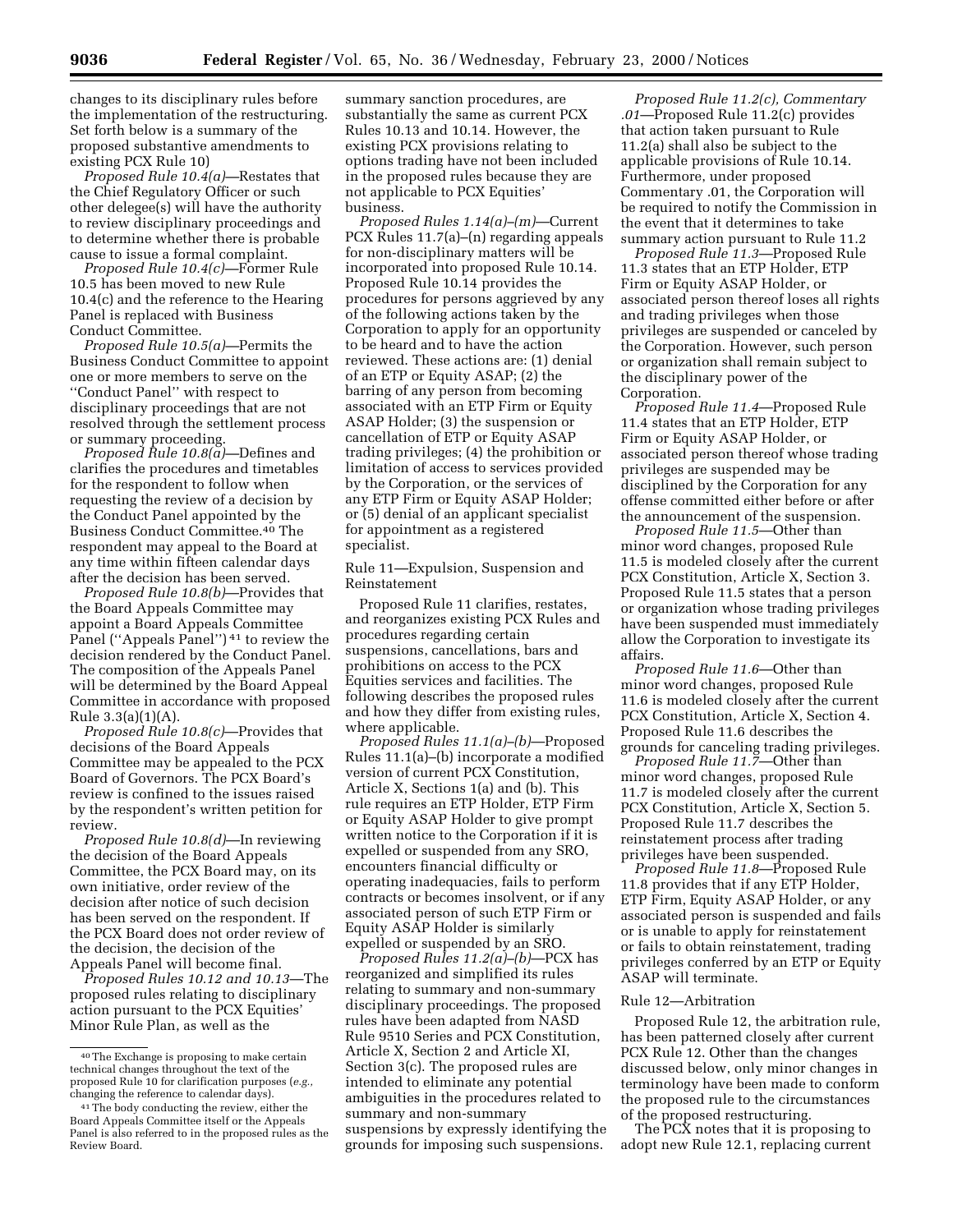Commentary .01. Proposed Rule 12.1 will define certain terms used in the context of this Rule, including the following:

1. The term ''ETP'' shall mean both ETP and Equity ASAP permits.

2. The terms ''service'' or ''serve'' shall mean effecting the delivery of a document to persons via first class mail, overnight delivery, hand delivery, or facsimile.

3. The term ''associated person'' shall also include ''affiliated'' person ''approved person'' and ''allied person.''

4. The term ''Director of Arbitration'' shall mean any person appointed or designated by the Corporation's Chief Executive Officer to direct the Corporation's arbitration program.

The Exchange is also proposing to renumber current Commentaries .02 and .03 of Rule 12.1 as subsections (h) and (i), respectively. Commentary .01 of current PCX Rule 12.8(e) is being renumbered as 12.9(g).

Rule 13—Liability of Directors and Corporation

Proposed Rule 13 has been adapted from current PCX Rule 13. Only minor changes in terminology have been made to conform the rule to the proposed restructuring.

Equity Floor Procedure Advices

This section of the proposed rules contains the various equity floor procedures and policies that have been adopted over time. These proposed rules have been adapted from the existing ones, which were previously approved by the Commission. These policies will apply to ETP Holders, ETP Firms, clerks or such other persons employed by ETP Firms that conduct business on the trading floor. Only minor changes in terminology have been made to the existing floor procedures and policies.

b. *Pacific Exchange, Inc. Constitution and Rules.* Summarized below are the proposed amendments to the PCX Constitution and Rules. These changes primarily involve the deletion of equities-related language since the PCX Parent will only carry on the options trading business. Even though PCX Parent will have a separate set of rules applicable to options, it will continue to have ultimate responsibility in the administration and enforcement of rules governing the operation of PCX Equities.

*Rules of the Pacific Exchange, Inc. (''PCX Parent'').* The current rules for the PCX are essentially the same except for the following rules that have been deleted because they pertain to the equities business:

- *Rule 2*—Capital Requirements Rules 2.1(b)–(d)—Minimum Net
	- Capital for Specialist Firms
- Rule 2.2—Specialist Post Capital *Rule 4*—General Trading Rules
	- Rule 4.5—Limitations on Members' Trading Because of Customers' Orders
	- Rule 4.7—Members Holding Options Rule 4.8—Specialist (Report of
	- Options) Rule 4.11—Taking or Supplying
	- Securities Named in Order Rules 4.14–4.16—Marking to the Market
- Rule 4.20—Chinese Wall Procedures for Specialists
- *Rule 5*—Equity Trading Rules 42 The text for the following equity rules will be deleted: Rules 5.1(b)–(d), 5.1(g)–5.2(a), 5.2(c)–5.8(j), and 5.9– 5.65.
- *Rule 10*—Disciplinary Proceedings and Appeals
- Rules 10.13(i) and (k)(ii)—Minor Rule Plan: Equity Minor Trading Rule Violations
- *Rule 11*—Committees of the Exchange Rules 11.9(a)–(c)—the Equity Listing, National Market System Advisory, and the Equity Marketing Committees have been deleted.
- *Rule 15*—PCX Application of the OptiMark System
	- The rules governing the OptiMark trading system have been removed and incorporated into proposed new Rules 7.71 through 7.78 for PCX Equities.
- *Equity Floor Procedure Advices* Floor Procedure Advices 1–A through 3–A have been removed and incorporated into the proposed new rules for PCX Equities.

The Exchange is also proposing to modify the text of several PCX rules so that they will be consistent with the operation of PCX Equities. First, the proposal would amend the text of current PCX Rule 1.1(f) to clarify that ETPs and Equity ASAPs issued by PCX Equities will not confer any rights to trade on the options facilities.

Second, the Exchange is proposing to eliminate references to the P/COAST and OptiMark trading systems in PCX Rule 1.14(a). These trading systems are facilities of PCX Equities and access to such systems is restricted to ETP and Equity ASAP Holders.

Third, the Exchange is proposing to retain its rules (current PCX Rule 3)

relating to the initial and continued listing of equity securities. Since PCX Equities itself is not registered as a national securities exchange, the Exchange believes that equity securities will continue (for legal and regulatory purposes) to be listed on PCX Parent. Accordingly, the federal and state exchange exemptions applicable to listings on PCX Parent will continue to apply so as to mitigate any misconceptions regarding the existence of such exemptions, as well as the administration of the Exchange's listings program.

Fourth, as discussed earlier, the proposed amendments pertaining to the rules and procedures for listing and delisting securities are also reflected in Rule 3.

*Constitution of Pacific Exchange, Inc.* The proposed amendments to the PCX Constitution are as follows: First, Article I, Sections 1 and 2, and Article II, Section 1(b) have been modified to reflect the separation of the equities operation (into PCX Equities) from the PCX Parent options business. As amended, the PCX Parent's principal place of business and the place of its annual meeting will be in San Francisco.

Second, the Exchange proposes to amend Article III, Section 2(a) relating to the annual election of Governors.43 As amended, this provision will require that there be seven Governors in each of the three classes specified, and that such Governors comprising each class will have terms expiring at the Annual Meeting in 2002, 2003, and 2004, respectively. The Exchange proposes this rule change to make Article II, Section 1(a) consistent with Article III, Section 2(a), which sets minimum requirements for the composition of the Board of Governors.

Third, the Exchange proposes to amend Article III, Section 2(b) so that of the Governors in each of the classes specified in Article II, Section 2(a), at least one will be a member of the Exchange; at least one will be an office member or office allied member of the Exchange; and at least three will be representatives of the public.44 In addition, the Exchange proposes that at least one of the two floor members on the Board will be an ETP Holder, an Equity ASAP Holder or an Allied Person of an ETP Firm or an Equity ASAP Holder. The Exchange proposes these changes in order to codify a longstanding practice that is intended to

<sup>42</sup>The following equity trading rules are applicable to options trading and will be incorporated into PCX Rule 4. Current Rules 5.1(a) (Member Responsibility), 5.2(b) (Orders Read for Amount) and 5.8(g) (Special Situations) are proposed to be moved to new Rule 4.23 entitled ''Miscellaneous Provisions.'' Current Rules 5.1(e)– (f) (prohibition of non-member trading) are proposed to be moved to new Rule 4.4, entitled ''Access to Trading Facilities.'' Current Rule 5.8(k) (rule on front-running of block transactions) is proposed to be renumbered Rule 4.7.

<sup>43</sup>*See* Exchange Act Release No. 42235 (December 14, 1999), 64 FR 71839 (December 22, 1999). 44 *Id.*